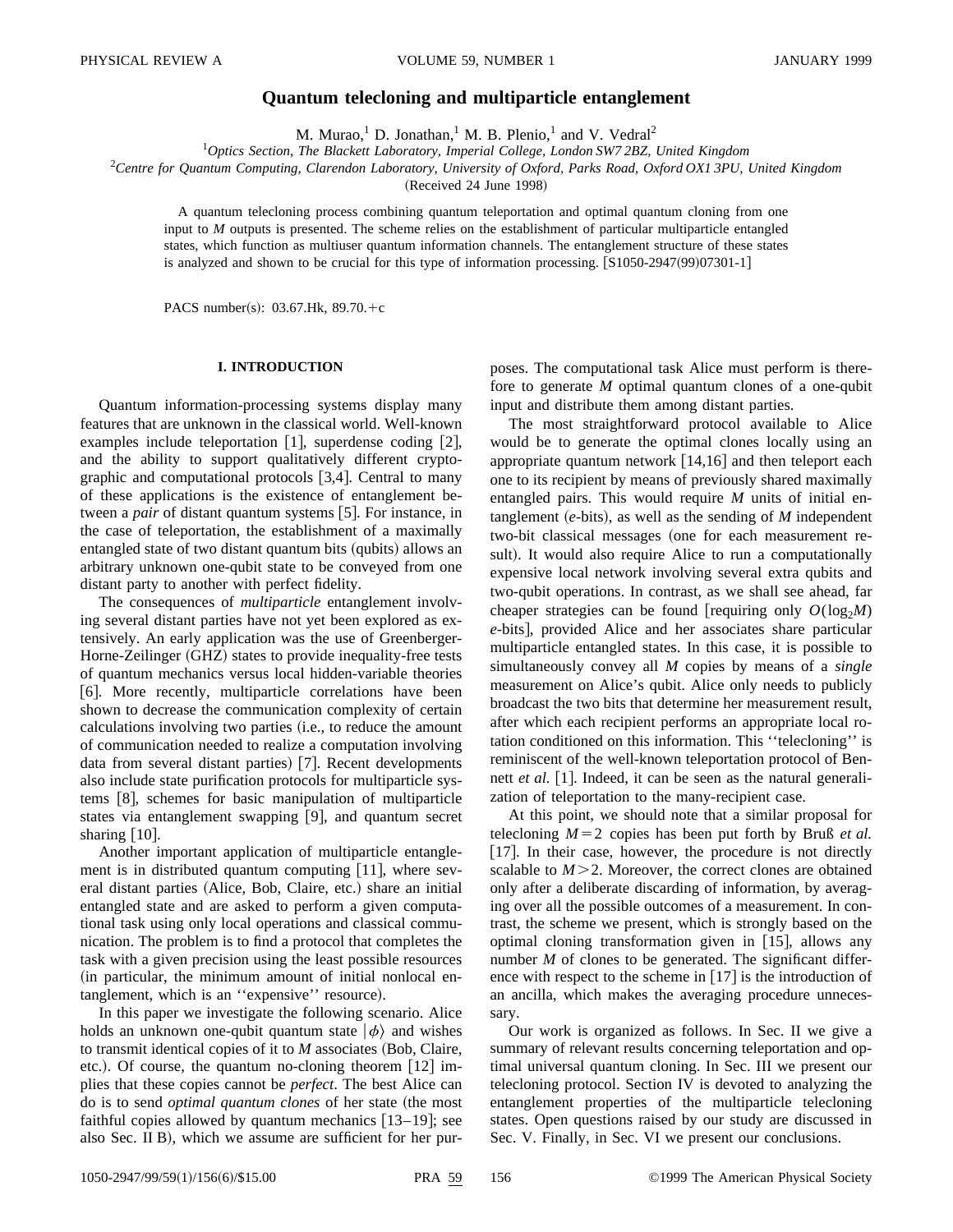#### **II. PRELIMINARIES**

# **A. Teleportation**

The teleportation protocol  $[1]$  allows an unknown state  $|\phi\rangle_X$  of a quantum system *X* to be faithfully transmitted between two spatially separated parties (a sender, Alice, and a receiver, Bob). The essential steps of this procedure (say in the simplest case where  $X$  is a one-qubit system) are as follows. First and foremost, Alice and Bob must share a maximally entangled state of two qubits  $S$  (sender) and  $R$  (receiver), such as  $|\Phi^+\rangle = (1/\sqrt{2})(|00\rangle_{SR}+|11\rangle_{SR})$ . Next Alice performs a joint measurement of the two-qubit system *X*  $\otimes$ *S* in the Bell basis:

$$
|\Phi^{\pm}\rangle = \frac{1}{\sqrt{2}}(|00\rangle \pm |11\rangle), \tag{1}
$$

$$
|\Psi^{\pm}\rangle = \frac{1}{\sqrt{2}}(|01\rangle \pm |10\rangle). \tag{2}
$$

Finally, Alice sends a two-bit message to Bob informing him of her measurement result. Bob then rotates his qubit using one of the unitary operators **1**,  $\sigma_z$ ,  $\sigma_x$ , or  $\sigma_y$ , according to whether Alice's result was respectively  $|\Phi^+\rangle, |\Phi^-\rangle, |\Psi^+\rangle,$ or  $|\Psi^{-}\rangle$ . The final state of Bob's qubit is then equal to the original state  $|\phi\rangle_X$ , regardless of the measurement result. This insensitivity to measurement results is the crucial property of the teleportation protocol and one that we shall also require for our telecloning scheme.

#### **B. Optimal universal quantum cloning**

While teleportation aims to *transmit* quantum information faithfully, optimal cloning seeks to *spread* it among several parties in the most efficient way possible. The ''no-cloning'' theorem  $[12]$  prevents this spreading from being perfect; nevertheless, it is still reasonable to ask *how accurately* such copies can be made  $[13]$ . If the quality of the copies (measured, for instance, by their fidelity with respect to the original state  $|\phi\rangle_X$  is chosen to be independent of  $|\phi\rangle_X$ , then the answer is given by the so-called  $N \rightarrow M$  universal quantum cloning machines  $[15,18,19]$ .

These ''machines'' are unitary transformations that transform *N* input systems, identically prepared in state  $|\phi\rangle_{X}$ , onto *M* output systems  $(M \ge N)$ , each of which ends up in a mixed state described by the reduced density operator

$$
\rho_{out} = \gamma |\phi\rangle_X \langle \phi | + (1 - \gamma) |\phi^{\perp}\rangle_X \langle \phi^{\perp} | \tag{3}
$$

(where  $|\phi^{\perp}\rangle_X$  is a state orthogonal to  $|\phi\rangle_X$ ) [15,16]. The fidelity factor  $\gamma$  of these imperfect copies has a definite upper limit imposed by quantum mechanics. In the case where each input system consists of one qubit, this optimal value is given by  $[15,18,19]$ 

$$
\gamma = \frac{M(N+1) + N}{M(N+2)}.\tag{4}
$$

Unitary transformations that realize this bound have also been explicitly constructed  $[15]$ . In general, they involve the *N* "original" qubits,  $M-N$  "blank paper" qubits *B* (initially prepared in some fixed state  $|0 \cdots 0 \rangle_B$ , and an ancilla system *A* containing at least  $M-N+1$  levels [15] (also initially in some fixed state  $|0 \cdots 0 \rangle_A$ ). In this paper we shall be mainly interested in the situation where only one original qubit *X* is available, that is,  $N=1$ . In this case, the cloning transformation  $U_{1M}$  is defined as follows: For an initial state  $|\phi\rangle_X = a|0\rangle_X + b|1\rangle_X$ , we have

$$
U_{1M}(|\phi\rangle_{X}\otimes|0\cdots0\rangle_{A}|0\cdots0\rangle_{B})=a|\phi_{0}\rangle_{AC}+b|\phi_{1}\rangle_{AC},
$$
\n(5)

where

$$
\begin{aligned} |\phi_0\rangle_{AC} &= U_{1M}|0\rangle_X|0\cdots0\rangle_A|0\cdots0\rangle_B\\ &= \sum_{j=0}^{M-1} \alpha_j |A_j\rangle_A \otimes |\{0,M-j\},\{1,j\}\rangle_C, \end{aligned} \tag{6}
$$

$$
\begin{aligned} |\phi_1\rangle_{AC} &= U_{1M}|1\rangle_X|0\cdots0\rangle_A|0\cdots0\rangle_B \\ &= \sum_{j=0}^{M-1} \alpha_j |A_{M-1-j}\rangle_A \otimes |\{0,j\}, \{1,M-j\}\rangle_C, \end{aligned} \tag{7}
$$

$$
\alpha_j = \sqrt{\frac{2(M-j)}{M(M+1)}},\tag{8}
$$

and  $C$  denotes the  $M$  qubits holding the copies (originally the *X* and *B* qubits). Here  $\langle A_i \rangle_A$  are *M* orthogonal normalized states of the ancilla and  $|\{0,M-j\},\{1,j\}\rangle$  denotes the symmetric and normalized state of *M* qubits where  $M - j$  of them are in state  $|0\rangle$  and *j* are in the orthogonal state  $|1\rangle$ . For example, for  $M=3$  and  $j=1$ ,

$$
|\{0,2\},\{1,1\}\rangle = \frac{1}{\sqrt{3}}(|001\rangle + |010\rangle + |100\rangle). \tag{9}
$$

We note that, even though the minimum number of ancilla qubits required to support the *M* levels  $\ket{A_i}_A$  is of the order of  $log_2 M$ , these can be more conveniently represented as the symmetrized states of  $M-1$  qubits [15]:

$$
|A_j\rangle_A = |\{0,M-1-j\},\{1,j\}\rangle_A. \tag{10}
$$

In this form, states  $|\phi_0\rangle$  and  $|\phi_1\rangle$  above become  $(2M-1)$ -qubit states, obeying the simple symmetries

$$
\sigma_z \otimes \cdots \otimes \sigma_z |\phi_0\rangle = |\phi_0\rangle, \qquad (11)
$$

$$
\sigma_z \otimes \cdots \otimes \sigma_z |\phi_1\rangle = -|\phi_1\rangle, \qquad (12)
$$

$$
\sigma_x \otimes \cdots \otimes \sigma_x |\phi_{0(1)}\rangle = |\phi_{1(0)}\rangle. \tag{13}
$$

In other words, the states  $|\phi_i\rangle$  transform under simultaneous action of the Pauli operators on all  $2M-1$  qubits just as a single qubit transforms under the corresponding single Pauli operator. We also note that these operations are strictly local, that is, factorized into a product of independent rotations on each qubit. As we will see in the next section, these local symmetries play a crucial role, allowing cloning to be realized remotely via multiparticle entanglement.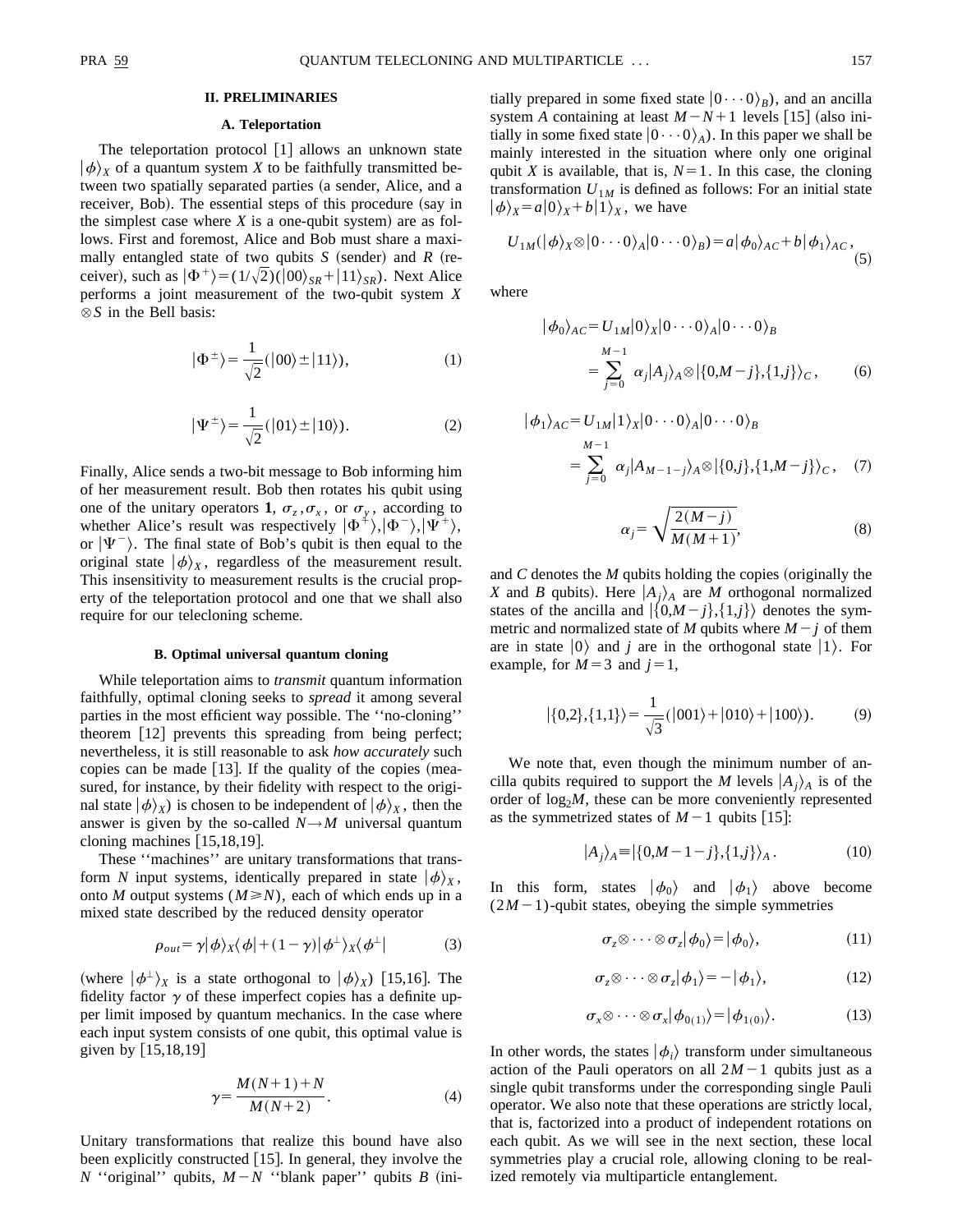## **III. QUANTUM TELECLONING**

In this section we present a telecloning scheme that combines cloning and teleportation. This is accomplished as follows. Alice holds an (unknown) one-qubit state  $|\phi\rangle_X$  that she wishes to teleclone to M associates Bob, Claire, etc. We assume that they all share a multiparticle entangled state  $|\psi_{TC}\rangle$  as a starting resource. This state must be chosen so that, after Alice performs a local measurement and informs the other parties of its result, the latter can each obtain an optimal copy given by Eq.  $(3)$  using only local rotations.

A choice of  $|\psi_{TC}\rangle$  with these properties is the 2*M*-qubit state

$$
|\psi_{TC}\rangle = (|0\rangle_P \otimes |\phi_0\rangle_{AC} + |1\rangle_P \otimes |\phi_1\rangle_{AC})/\sqrt{2}, \qquad (14)
$$

where  $|\phi_0\rangle_{AC}$  and  $|\phi_1\rangle_{AC}$  are the optimal cloning states obtained in  $[15]$  and given by Eqs.  $(6)$  and  $(7)$ . Here  $C$  denotes the *M* qubits that shall hold the copies, each of which is held by one of Alice's associates. For convenience, we shall refer to them collectively as the "receivers" (though it should be kept in mind that they may all be far away from each other). *P* represents a single qubit held by Alice, which we shall refer to as the ''port'' qubit. Finally, *A* denotes an  $(M-1)$ -qubit ancilla, which for convenience we will also assume to be on Alice's side (even though, once again, each qubit may in reality be at a different location).

The tensor product of  $|\psi_{TC}\rangle$  with the unknown state  $|\phi\rangle_X = a|0\rangle_X + b|1\rangle_X$  held by Alice is a (2*M*+1)-qubit state. Rewriting it in a form that singles out the Bell basis of qubits *X* and *P*, we get

$$
|\psi\rangle_{XPAC} = |\Phi^{+}\rangle_{XP}(a|\phi_{0}\rangle_{AC} + b|\phi_{1}\rangle_{AC})/2
$$
  
+ |\Phi^{-}\rangle\_{XP}(a|\phi\_{0}\rangle\_{AC} - b|\phi\_{1}\rangle\_{AC})/2  
+ |\Psi^{+}\rangle\_{XP}(b|\phi\_{0}\rangle\_{AC} + a|\phi\_{1}\rangle\_{AC})/2  
+ |\Psi^{-}\rangle\_{XP}(b|\phi\_{0}\rangle\_{AC} - a|\phi\_{1}\rangle\_{AC})/2. (15)

The telecloning of  $\ket{\phi}_X$  can now be accomplished by the following simple procedure.

 $(i)$  Alice performs a Bell measurement of qubits *X* and *P*, obtaining one of the four results  $|\Psi^{\pm}\rangle_{XP}$ ,  $|\Phi^{\pm}\rangle_{XP}$ . If the result is  $|\Phi^+\rangle_{XP}$ , then subsystem *AC* is projected precisely into the optimal cloning state given in Eq.  $(5)$ . In this case, our task is accomplished.

(ii) In case one of the other Bell states is obtained, we can still recover the correct state of *AC* by exploiting the symmetries of states  $|\phi_0\rangle_{AC}$  and  $|\phi_1\rangle_{AC}$  under the Pauli matrix operations [Eqs. (11)–(13)]. Specifically, if  $|\Phi^{-}\rangle_{XP}$  is obtained, we must perform  $\sigma_z$  on each of the  $2M-1$  qubits in *AC*; similarly, if  $|\Psi^+\rangle_{XP}$  or  $|\Psi^-\rangle_{XP}$  is obtained, they must all be rotated by  $\sigma_x$  and  $\sigma_x \sigma_z = i \sigma_y$ , respectively. This procedure is illustrated in Fig. 1 for the case of  $M=2$  copies.

We stress that, apart from Alice's Bell measurement, only local one-qubit operations are required in this telecloning procedure. In this way, all of the qubits except the input *X* and the port *P* can be spatially separated from each other. It is also worthwhile to add that rotating the ancilla qubits in step (ii) above is not strictly necessary. The correct copy states of each output [given by Eq.  $(3)$ ] are obtained at the



FIG. 1. Quantum telecloning  $M=2$  copies of an unknown onequbit state. Alice and her associates Bob and Claire (the "receivers'') initially share a multiparticle entangled state [Eq. (14)] consisting of the qubits *P* (the ''port''),  $A_0$  (the ancilla), and  $C_1$  and  $C_2$ (outputs, or "copy" qubits). The solid lines indicate the existence of entanglement between pairs of qubits when the remaining ones are traced out. Alice performs a Bell measurement of the port along with the input qubit *X*; subsequently, the receivers perform appropriate rotations on the output qubits, obtaining two optimal quantum clones. Since these rotations are independent, each clone can be at a different location.

output regardless of these operations since local rotations on one qubit cannot affect another qubit's reduced density operator.

We thus see that, given the telecloning state in Eq.  $(14)$ and using only local operations and classical communication, we are able to optimally transfer information from one to several qubits. In the following section we study in detail the entanglement properties of this state that allow this to happen.

# **IV. THE ENTANGLEMENT STRUCTURE OF THE TELECLONING STATE**

The procedure we have described in the preceding section performs the same task as a unitary  $1 \rightarrow M$  cloning machine, but uses only local operations and classical communication. In the former case, information about the input state is conveyed to the output copies by means of global entangling operations (this is explicitly shown in the cloning network of Ref. [14]). In telecloning, the same transfer is realized through the multiparticle entanglement of the state in Eq.  $(14)$ . In this section we investigate the structure of this entanglement. It is important to remark that at present there is no known way of uniquely quantifying the entanglement of a general multiparticle state  $[20]$ . For the purpose of understanding the flow of information in the telecloning procedure, we find it convenient to perform this analysis from two points of view, which we refer to as the ''total'' and ''twoqubit'' pictures. The first of these involves all 2*M* particles (hence total) and refers to the entanglement between the *M* qubits on Alice's side (the port and ancilla) and the *M* on the receivers' side (the outputs); the second considers the entanglement of a single pair of qubits after tracing over all other qubits.

Let us first consider the total picture. We begin by rewriting the telecloning state so that the qubits on Alice's and the receivers' sides are explicitly separated

$$
|\psi_{TC}\rangle = \frac{1}{\sqrt{M+1}} \sum_{j=0}^{M} |\{0,M-j\},\{1,j\}\rangle_{PA}
$$
  
 
$$
\otimes |\{0,M-j\},\{1,j\}\rangle_{C}. \tag{16}
$$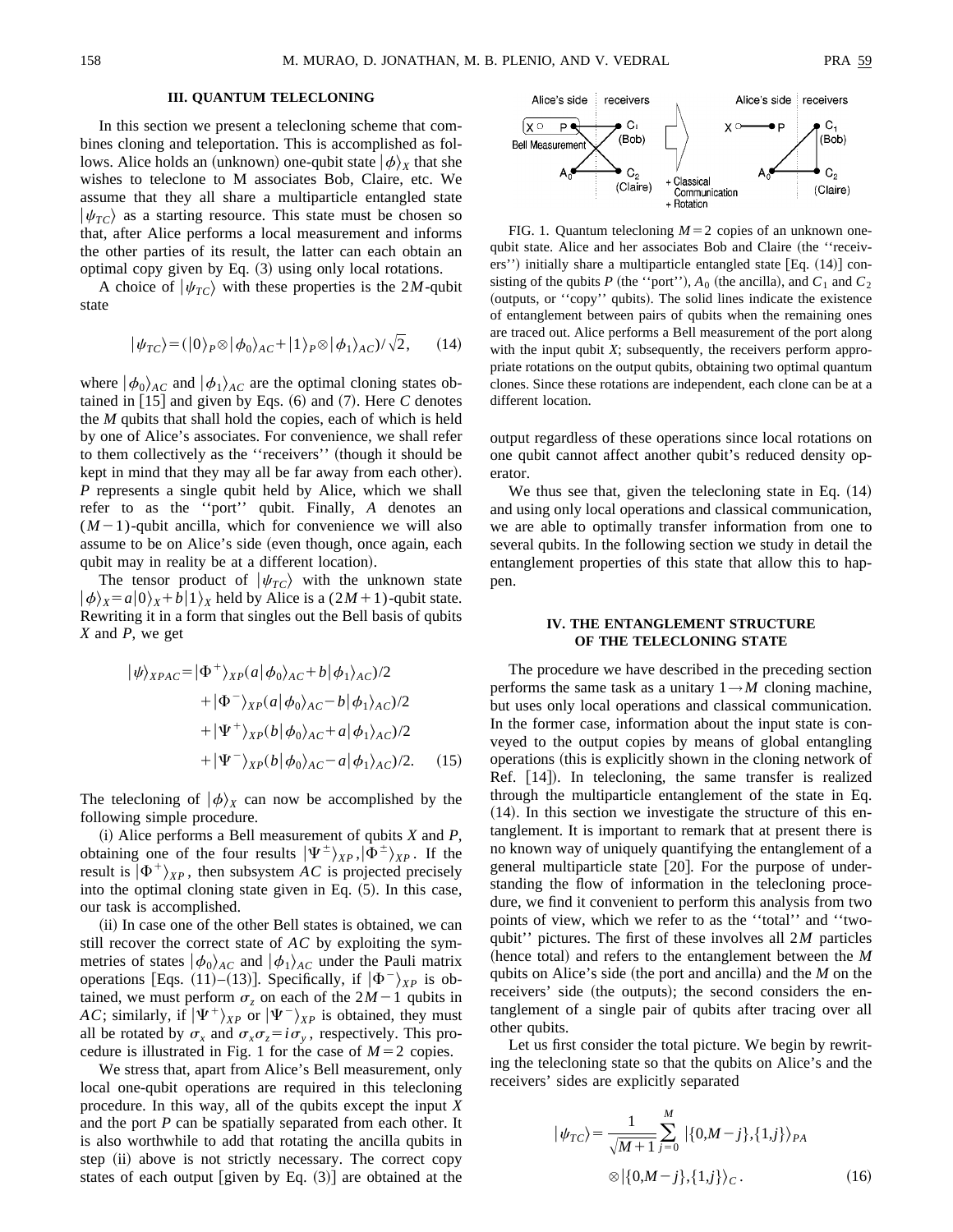This form highlights the high degree of symmetry of the telecloning state: It is completely symmetric under the permutation of any two particles on the same side and also under the exchange of both sides. This implies that, in fact, any of the 2*M* qubits can be used as the telecloning port, with the clones being created on the opposite side. Another implication is that, instead of using all  $2^M$  levels of the M qubits on each side, we only need to take into account their  $M+1$  symmetric states. These can be associated with the states of an  $(M+1)$ -level particle by the relabeling

$$
|j\rangle = |\{0,M-j\},\{1,j\}\rangle. \tag{17}
$$

@We note that this property arises from the choice of symmetric ancilla states in Eq.  $(10)$ . Noting the exchange symmetry of both sides of Eq.  $(16)$ , this state can then be conveniently rewritten as the *maximally entangled* state of two  $(M+1)$ -level particles [21]

$$
|\psi_{TC}\rangle = \frac{1}{\sqrt{M+1}} \sum_{j=0}^{M} |j\rangle_{PA} \otimes |j\rangle_{C}.
$$
 (18)

The corresponding amount of entanglement, given by the von Neumann entropy of each side's reduced density operator, is  $\varepsilon(|\psi_{TC}\rangle) = \log_2(M+1)$ .

We now show that this is in fact the *minimum* amount necessary for any telecloning scheme based on the cloning transformation defined by Eq.  $(5)$ . To see this, suppose that the input qubit *X* is already maximally entangled with another qubit *D*

$$
|\phi_{in}\rangle = \frac{1}{\sqrt{2}} (|0\rangle_D |0\rangle_X + |1\rangle_D |1\rangle_X). \tag{19}
$$

Then the linearity of transformation  $(5)$  implies that the output of the cloning procedure must be

$$
|\phi_{out}\rangle = \frac{1}{\sqrt{2}} (|0\rangle_D |\phi_0\rangle_{AC} + |1\rangle_D |\phi_1\rangle_{AC}),
$$
 (20)

which is precisely our telecloning state  $|\psi_{TC}\rangle$ . Therefore, a telecloning scheme where *AD* and *C* are spatially separated allows the creation of at least  $log_2(M+1)$  *e*-bits, between two distant parties. We know, however, that entanglement cannot be increased only by local operations and classical communication  $[20]$ . We must conclude then that any telecloning scheme based on Eq.  $(5)$  requires at least  $log_2(M+1)$  *e*-bits between these parties as an initial resource. The scheme we have described above is therefore optimal in this sense.

In contrast, if Alice used a local unitary network to obtain *M* clones and then teleported each one separately to its recipient, the amount of entanglement required would be *M e*-bits. Thus telecloning realizes the same task with a much more efficient use of entanglement. Of course, in the case where only one "clone" is produced  $(M=1)$ , the telecloning state is just a maximally entangled state of two two-level systems (in other words, a Bell state). In this case, our scheme reduces to the usual teleportation protocol.

While entanglement between the two sides gives a measure of the resources necessary to accomplish telecloning, the ''two-qubit'' entanglement between an arbitrary pair of particles helps track how information from Alice's unknown state is conveyed to the clones. To see this, we first calculate the reduced density matrix of each pair of qubits. Due to the symmetries of the telecloning state, there are only two different classes of pairs: those where both qubits are on opposite sides (Alice's and the receivers') and those where they are on the same side.

In the first case, the reduced joint density matrix of the two qubits in the  $\{ |00\rangle, |01\rangle, |10\rangle, |11\rangle \}$  basis is

$$
\rho_{PC} = \frac{1}{6M} \begin{pmatrix} 2M+1 & 0 & 0 & M+2 \\ 0 & M-1 & 0 & 0 \\ 0 & 0 & M-1 & 0 \\ M+2 & 0 & 0 & 2M+1 \end{pmatrix} . (21)
$$

The Peres-Horodecki theorem  $[22,23]$  provides us with a simple algorithm for determining whether or not a general two-qubit state is entangled. All that is necessary is to calculate the eigenvalues of the partial transpose of the state's density matrix. According to the theorem, a two-qubit state is entangled if and only if at least one of these eigenvalues is negative. The partial transpose of Eq.  $(21)$  is

$$
\rho_{PC}^{T_2} = \frac{1}{6M} \begin{pmatrix} 2M+1 & 0 & 0 & 0 \\ 0 & M-1 & M+2 & 0 \\ 0 & M+2 & M-1 & 0 \\ 0 & 0 & 0 & 2M+1 \end{pmatrix} . (22)
$$

The smallest eigenvalue of this matrix is  $-1/2M$ , so that state  $\rho_{PC}$  is always entangled for all *M*. Thus, any pair of qubits on opposite sides of the telecloning state (in particular, the ones used as port and outputs) will be entangled and by the same amount. On the other hand, the reduced density matrix for two qubits that are both on the same side is

$$
\rho_{PA} = \frac{1}{6} \begin{pmatrix} 2 & 0 & 0 & 0 \\ 0 & 1 & 1 & 0 \\ 0 & 1 & 1 & 0 \\ 0 & 0 & 0 & 2 \end{pmatrix} .
$$
 (23)

This reduced density matrix is independent of *M* and the minimum eigenvalue of its partial transpose is 1/6. Thus any two qubits on the same side of the telecloning state are disentangled. However, their von Neumann mutual information

$$
I_{vN} = 2\ln 2 + \frac{1}{3}\ln \frac{1}{54} = 0.0817\tag{24}
$$

is nonzero, which indicates that the copies on the receivers' side are still classically correlated, although these correlations are weak.

The particular structure of the telecloning state can be justified qualitatively in the following way. First of all, we certainly expect Alice's port qubit to be entangled with the outputs since without entanglement quantum information cannot be sent using only a classical channel. In addition,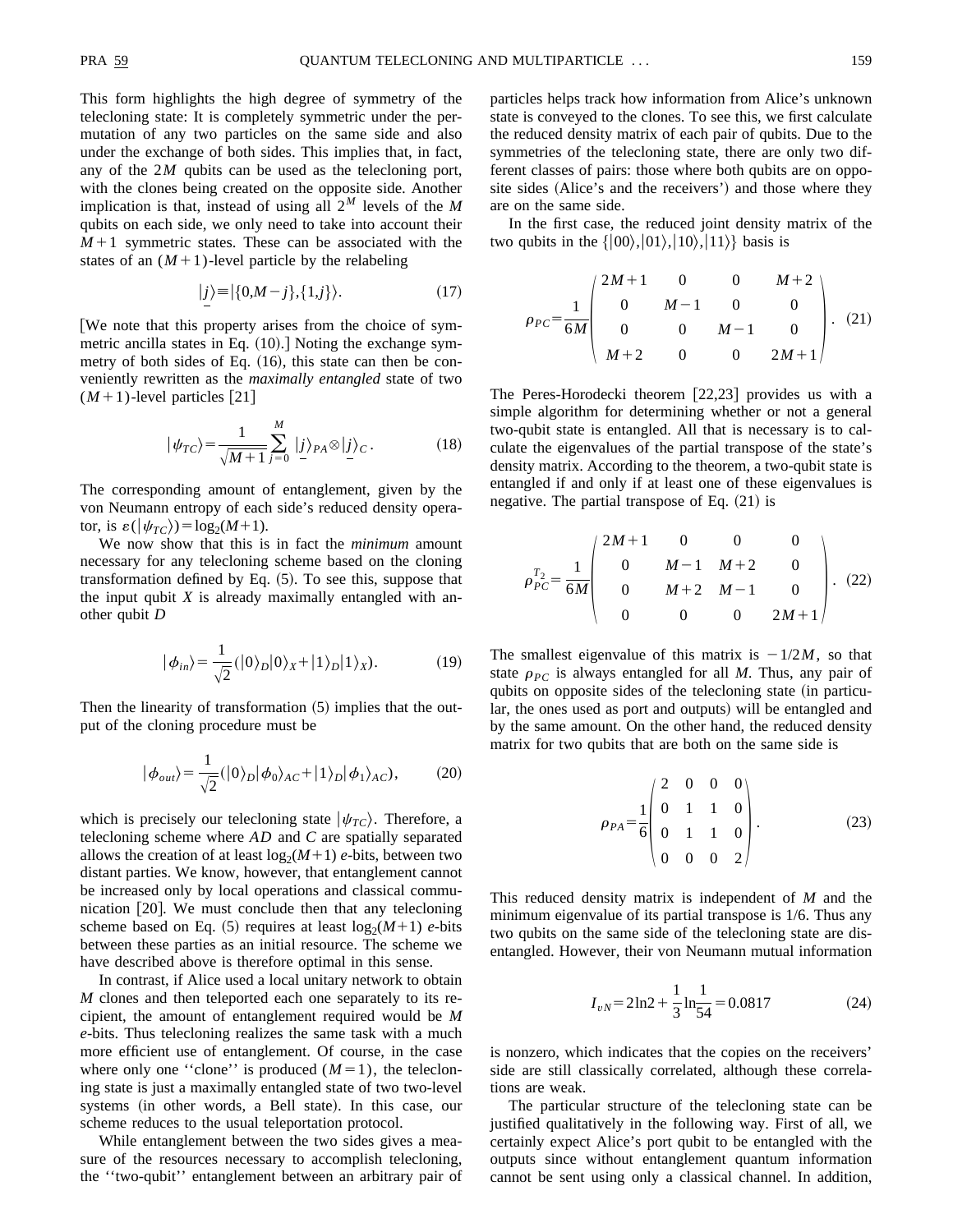

FIG. 2. The telecloning state for  $M=3$ , consisting of one port qubit (*P*), two ancilla qubits ( $A_1$  and  $A_2$ ), and three output qubits  $(C_{1-3})$ . Solid lines indicate the existence of two-qubit entanglement. Due to the symmetries of the state, the roles of the port and ancilla qubits may be interchanged, as well as those of the transmitting and receiving sides.

since all clones should be equal, the state should be symmetric under permutations of the output qubits; in particular, they should all be equally entangled with the port. Furthermore, in order to optimize the transfer of information the entanglement of the receiving and transmitting sides should be as large as possible. Since the clones are symmetrized, and therefore occupy only  $M+1$  levels of their Hilbert space, the Schmidt decomposition then implies that the total ''two-side'' entanglement should be precisely that of two maximally entangled  $(M+1)$ -level particles. Finally, since the ancilla states on Alice's side may be freely chosen (as long as they are orthogonal), it is natural to assume them to be symmetrized, so that both sides are invariant under permutation.

The calculations above also allow us to view the telecloning state as a ''network'' of entangled qubits, each of which is only connected to the  $M$  qubits on the opposite side (so the total number of "links" is  $M^2$ ; see Fig. 2). Essentially, we may think of these two-qubit connections as ''communication channels'' through which quantum information may travel (in the same sense that Bennett *et al.* referred to the Bell state in the original teleportation scheme as an "Einstein-Podolsky-Rosen (EPR) channel" [1]). In this sense, the multiparticle entanglement structure functions as a *multiuser channel*, allowing quantum information from Alice's input state to be conveyed to all the output clones. This is emphasized by the fact that any qubit in the network can be used as a port for the transmission.

## **V. OPEN QUESTIONS**

Our work leaves a number of open questions, which we now briefly discuss. First of all, what is the most efficient way of generating the telecloning state? In particular, we would like to find a way for Alice and other users to create this state just by starting with  $log(M+1)$  singlets and operating only locally with the aid of classical communication. If Alice prepares the state locally and then distributes the particles to other users, these will in general travel through a noisy channel. Then it would be important to find a purification scheme to distill a ''good'' telecloning state. The second open question is whether our telecloning protocol is the most efficient one or if there exists a way to use even less entanglement. This might be possible if there exists a cloning transformation that produces the same reduced density matrix for the copies as in Eqs.  $(3)$  and  $(4)$  but with less entanglement between them and the ancilla. It is very important to try to save on entanglement as much as we can because this is the resource that is hardest to manipulate and maintain in practice. A further task would be to generalize our scheme to telecloning of *N* to *M* particles. Yet another generalization would be the telecloning of *d*-dimensional registers [19].

#### **VI. SUMMARY**

We have presented a telecloning scheme that generalizes teleportation by combining it with optimal quantum cloning. This allows the optimal broadcasting of quantum information from one sender (Alice) to *M* spatially separated recipients, requiring only a single measurement by Alice followed by classical communication and local one-qubit rotations. Our scheme works by exploiting the multiparticle entanglement structure of particular joint states of 2*M* particles. This structure can be seen as a multiuser network connecting each qubit on Alice's side to each on the receivers' side in such a way that any node can be used to broadcast quantum information to all those on the opposing side. The resulting state requires only  $log_2(M+1)$  *e*-bits of entanglement between the two sides, representing a much more efficient use of entanglement than the more straightforward approach where Alice first clones her particle *M* times and then uses *M* singlets to transmit these states to the different receivers.

In closing, we note that our scheme can also be applied to the realization of a ''quantum secret sharing'' protocol as introduced recently in  $[10]$ . This refers to the situation where Alice wishes to teleport a one-qubit state in such a way that it can only be reconstructed at the receiving end of the teleportation channel if two or more separate parties agree to collaborate. In our case, this is accomplished by leaving both the ancilla and output qubits on the receivers' side. Then Alice's original state may be reconstructed if and only if all the output clones and ancilla qubits are brought together to the same location and acted upon by the inverse of the cloning transformation  $U_{1M}$  given in Eq. (5).

#### **ACKNOWLEDGMENTS**

The authors thank Peter Knight and John Smolin for useful discussions and comments. This work was supported in part by the Japan Society for the Promotion of Science, the Brazilian agency Conselho Nacional de Desenvolvimento Cientí fico e Tecnológico (CNPq), the Overseas Research Student Award Scheme, the United Kingdom Engineering and Physical Sciences Research Council, the Knight Trust, the Elsag-Bailey Company, and the European Community.